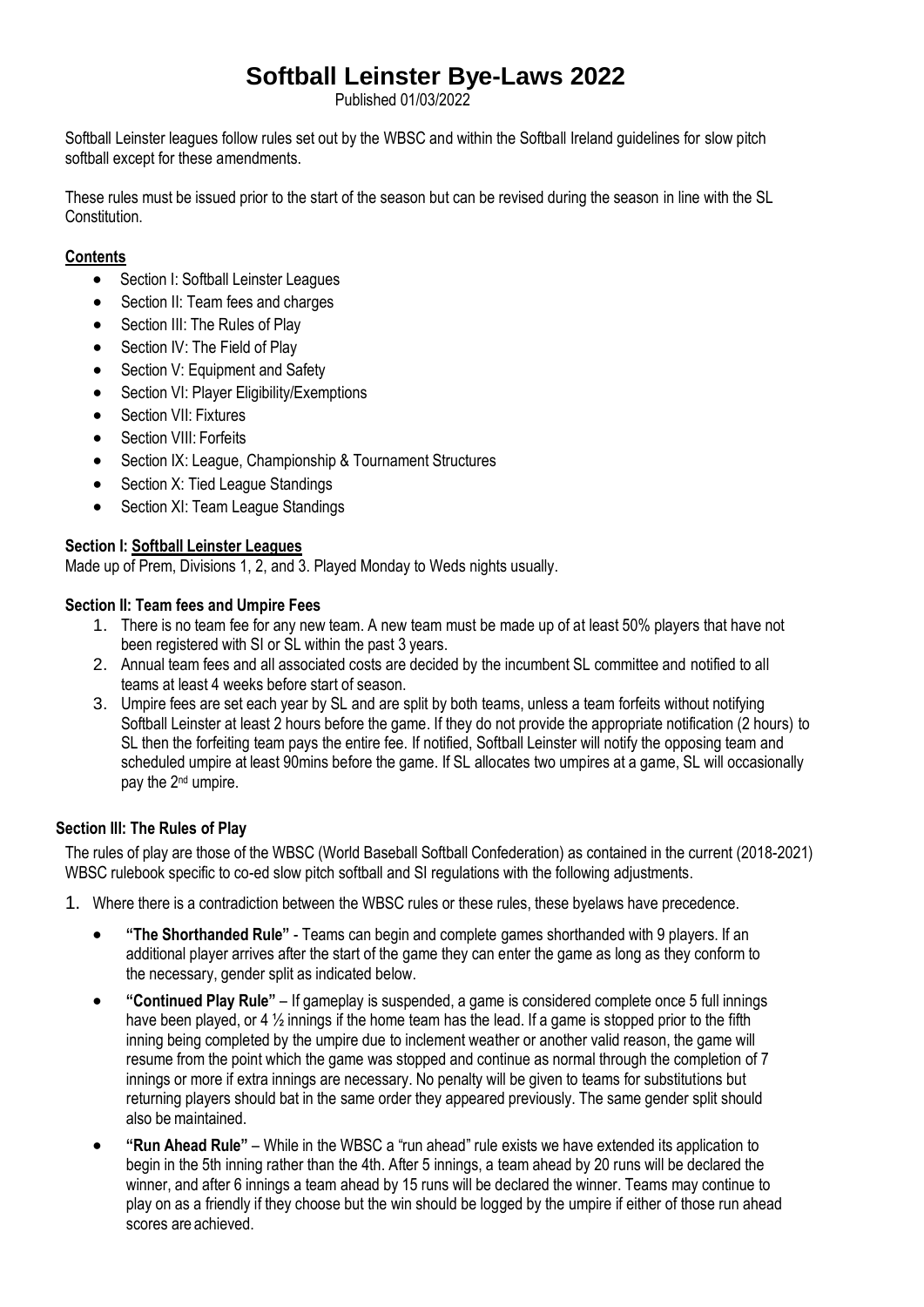- SL League teams can play 5 & 5 or 6 & 4 (or 6 & 6 or 7 & 5 if applying the WBSC extra player rule), This allows 6 men and 4 Women or 6 Women and 4 Men, under the conditions as listed below.
	- 1..1. When playing equal ratio of Men and Women or with more men, Women must alternate through the batting order. For example, playing 5 men and 5 women batting at either: 2, 4, 6, 8, 10 or 1, 3, 5, 7, 9.
	- 1..2. When playing with 6 men and 4 women, the women must play in the spots 2, 4, 6, 8 or 1, 3, 5, 7. When playing with 6 women and 4 men, men must alternate through the batting order in the spots 2, 4, 6, 8 or 1, 3, 5, 7.
	- 1..3. When not playing with an even number of men and women, and playing the extra player rule, players must continue to alternate in similar manner as described in the above rule in this section 2.1.2
- When fielding there must be at least two female players in the outfield and two female players in the infield, unless a team plays under the short hand rule and the missing player is female. In this case the team must play with two females in the infield, one female in the outfield and one vacant position in the outfield.
- Any substitute must be of the same gender as the substituted player.
- If a team is playing under the shorthanded rule, then the missing player becomes an automatic out (AO) in the last position for that gender in the batting order. If both teams are playing shorthanded, and only with the same number of starting players, they can choose to play with no automatic out.
- When playing 6 Men and 4 Women the catcher must be male but there is no requirement that the pitcher must be female. A pitcher counts as an infield position.
- A male batter who is walked will be awarded 2 bases if the next batter is a female player, but only 1 base if another male follows him in the batting order.
	- 1..1. When playing under the short hand rule, a male batter who is walked will be awarded only 1 base if he is followed by an automatic out (even if the automatic out should have been a female player).
- A team must complete the game with the same gender split it started with.
- 2. Team rosters, digital or paper versions, must be given to the umpire prior to game start. These are available to be downloaded on the softballleinster ie website.
- 3. Umpires must take a photo of a written match report, or complete a digital copy, available to be downloaded in the SL Links section of [softballleinster.ie](http://www.softballleinster.ie/wp-content/uploads/2016/04/New-match-report-lineup-card.pdf) website, and upload to the WhatsApp umpire group.
- 4. Ground rules will be set by the umpire, after consultation with both team captains. The ground rules should be recorded in the match report and forwarded toSL.
- 5. Bases do not need to be spiked.
- 6. The distance between bases shall be sixty-five feet.
- 7. The standard softball for all Softball Leinster Premier League, Recreation League and Men's League games, as well as SL official tournaments, is of any brand that has a legible stamp showing it is approved by the ASA and
	- For male batters and all players in the Men's League the balls should be 12" in size and a COR .52 with a compression of .300.
	- For female batters in the Premier and Recreation League it should be an 11" in size and a COR .52 with a compression of .300.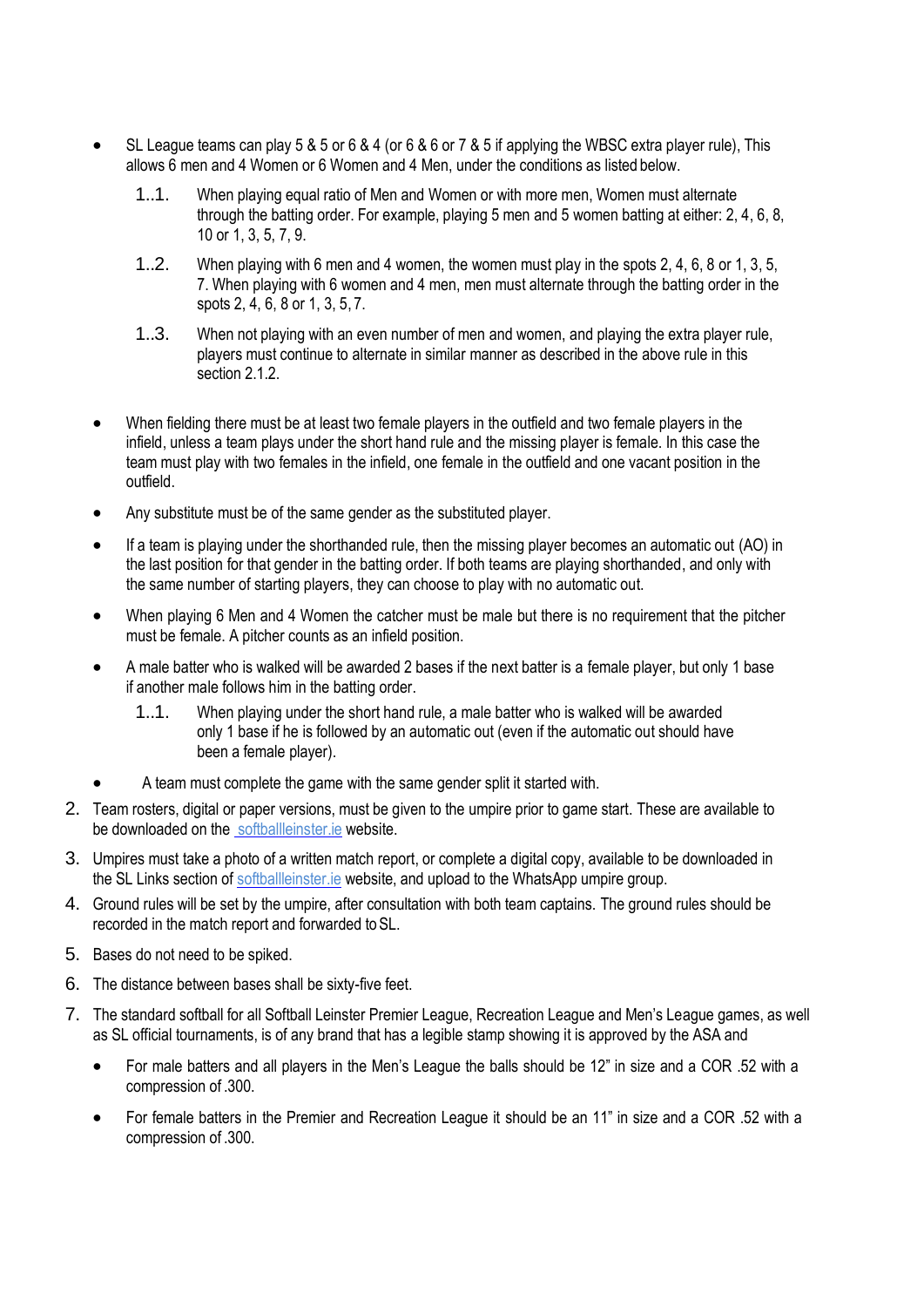- 8. A **COURTESY RUNNER** is allowed for an injured batter-runner or runner at the discretion of the umpire who may also choose to consult/agree with both captains.
	- 8.1 A courtesy runner of the same sex is allowed on any base, if the batter- runner or runner is injured in that play.
	- 8.2 An injured player who requests a courtesy runner at their first at-bat must take a courtesy runner for all subsequent at-bats in that game.
	- 8.3 A courtesy runner of the same sex is only allowed on 1st base, unless the runner is awarded 2nd base with a walk or a ground rule double.
	- 8.4 The courtesy runner must be the last batter of the same sex **to have been out** or, if there have been no outs in the whole game, the last batter of the same sex due up at the time.
	- 8.5 In cases where there is any doubt about the applicability or interpretation of any SL rule, the decision shall ultimately rest with the umpire. Where no umpire is present, the two captains will record any disputed interpretation on the match report and record the position of play (i.e. position of runners, next batting position, outs runs and score) at the time of the dispute. Where possible games should be completed but should an appeal be forthcoming no prejudice shall exist on any side.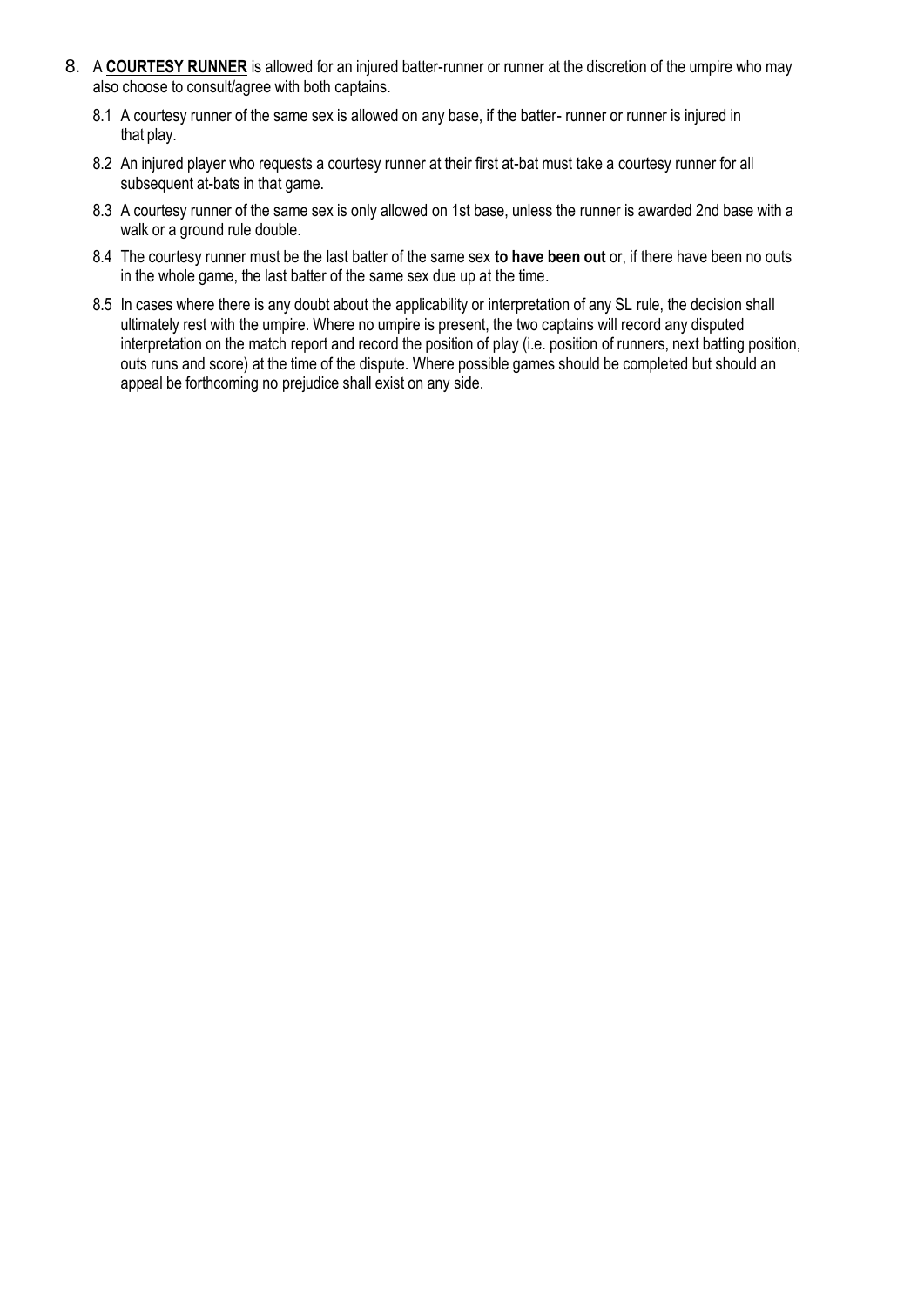## **Section IV: The Field of Play**

- 1. Every team must ensure that their home ground is suitable, safe and that they have all the necessary permits to play there. If there is any doubt about suitability and safety, the club representative should request an inspection by SL or the SL umpiring chief.
- 2. If a team's home ground is continually unavailable, SL can instruct them to make alternative arrangements. The team in question may be instructed to play games away at an alternate venue for their home field if alternative arrangements cannot be made.

## **Section V: Equipment and Safety**

- 1. Each home team is required to have the minimum following list of equipment for each SL competition game. Failure to have the below equipment will result in a forfeit.
	- 1.1.One full set of softball bases including one dual-coloured safety base at first base, two single bases, a home plate and a pitcher's plate.
	- 1.2.At least two legal 12" softballs and at least two legal 11" softballs.
- 2. All Teams must have:
	- 2.1.At least one legal softball bat.
	- 2.2.At least ten softball gloves (nine if playing the Short hand rule).
- 3. Any other gear as deemed necessary by Softball Ireland, the national governing body, including helmets that are National Operating Committee on Standards for Athletic Equipment (NOCSAE) approved softball batting helmets.
- 4. A full First Aid Kit.
- 5. If a team attends a fixture without a full uniform, then the minimum acceptable standard will be tops of similar colour. This will be based upon the judgement of the assigned umpire.

5.1.Players may wear outer garments due to adverse weather conditions.

- 6. Bats marked "WBSC", "ISF" or "ASA" approved are permitted for use in the SL region. The bats should have one of these logos clearly visible.
- 7. In addition, the bats used should not be included on the ASA non-approved bat list. Visit [http://usa.asasoftball.com/e/build\\_batlist\\_w\\_pics\\_2000.asp](http://usa.asasoftball.com/e/build_batlist_w_pics_2000.asp) to see a full list of banned bats.
- 8. An umpire has the right to stop a player or team from using a specific bat that he/she feels is an altered or banned bat. The player or team can appeal this decision to SL. SL will then determine if the bat is banned or has been tampered with. If the bat is banned or has been tampered with, then the bat will not be allowed to be used in any SL organised event. The team will not be allowed to appeal the result of the game.
- 9. The responsibility for determining whether the quality of a ball is of a suitably high standard for use remains with the umpires.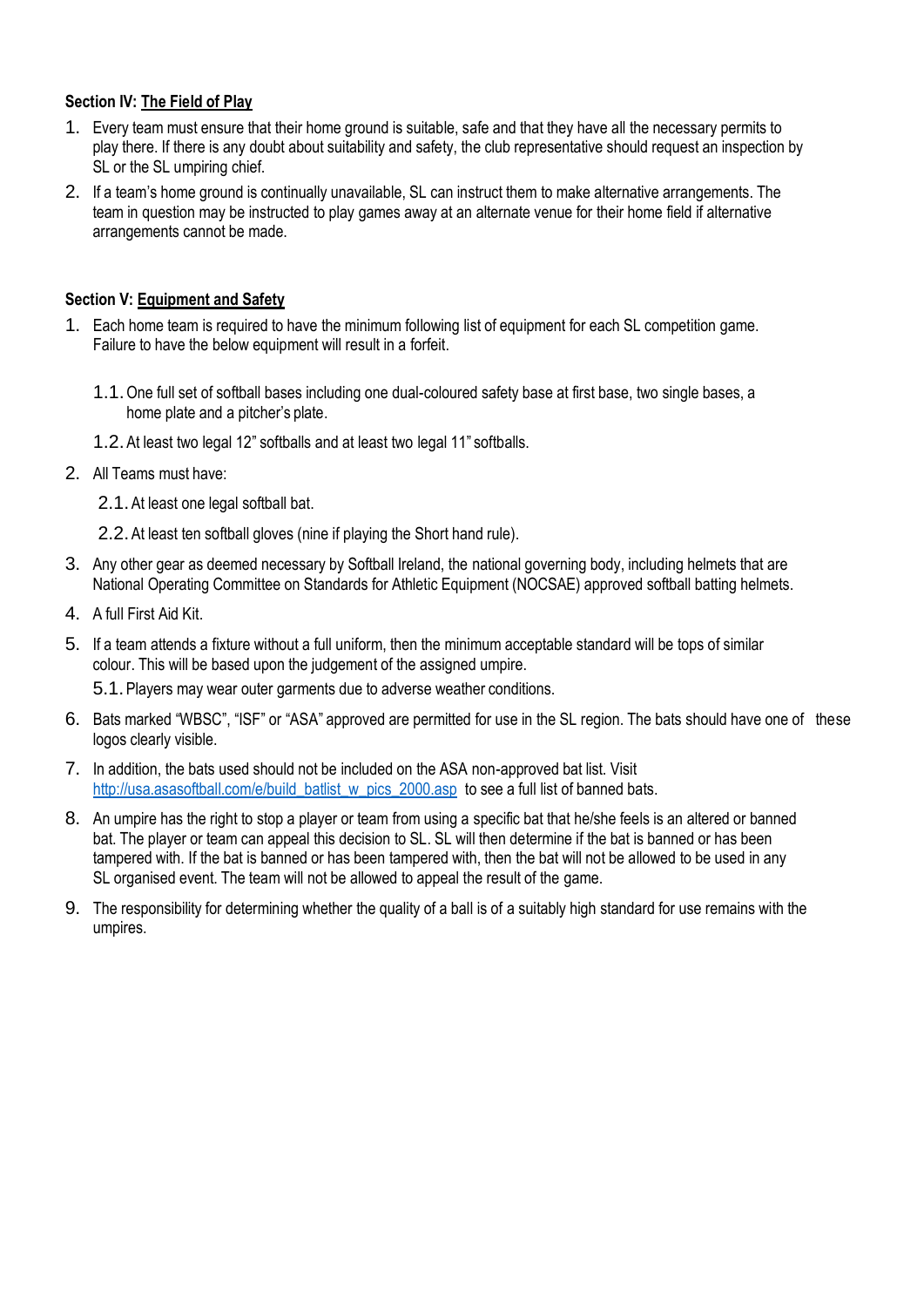### **Section VI: Player Eligibility**

- 1. Players must be registered with Softball Leinster by their team captain and designate a primary team playing within Softball Leinster. The Softball Ireland (SI) player registration fee is designated annually by SI.
	- 1.1.An umpire or any other SL official is entitled to ask for proof of identity of any player. In the absence of satisfactory proof of identity, the playermay be asked for a signature, and allowed to play under caution. SL may require the team or player to substantiate this identification at a later date.
	- 1.2.Impersonation of another member is a category 3 offence by the player and the team.
- 2. The lower age limit for participation in any SL competition is 18 years with the following exception listed below:
	- 2.1. A team may apply to SL or SI for a skills exception for players aged 16 and 17 years of age. An exception may be granted subject to agreement by the SL committee or the SI council. Under 18 players must conform to the SI underage player requirements.
		- 2.1.1. All players aged under 18 must wear an approved softball batting helmet when batting and running the bases.
		- 2.1.2. All players aged under 18 must use a mouth guard when playing the infield.
		- 2.1.3. The Club the player registers with must meet all Safeguarding requirements and comply with the Children First Legislation.
- 3. SL does not accept any liability in cases where the player's condition renders them excluded from SI's insurance policy.
- 4. A player may not play for more than one club in SL competitions in a season without applying for a cross team/club exemption as described in section VI 4.3 or applying for and being granted a transfer of registration under the conditions listed below.
	- 4.1.SL will transfer a registration within seven days, provided:
		- 4.1.1. The player is not subject to any disciplinary penalties or proceedings at the time.
		- 4.1.2. There are at least three games (excluding playoffs) still to be played by the destination club.
	- 4.2.Players can transfer between teams within a club once during the season with these conditions:
		- 4.2.1. The player is not subject to any disciplinary penalties or proceedings at the time.
		- 4.2.2. Exemptions used previous to the transfer are carried over for that player.
		- 4.2.3. No fees are owed to the club the player is leaving.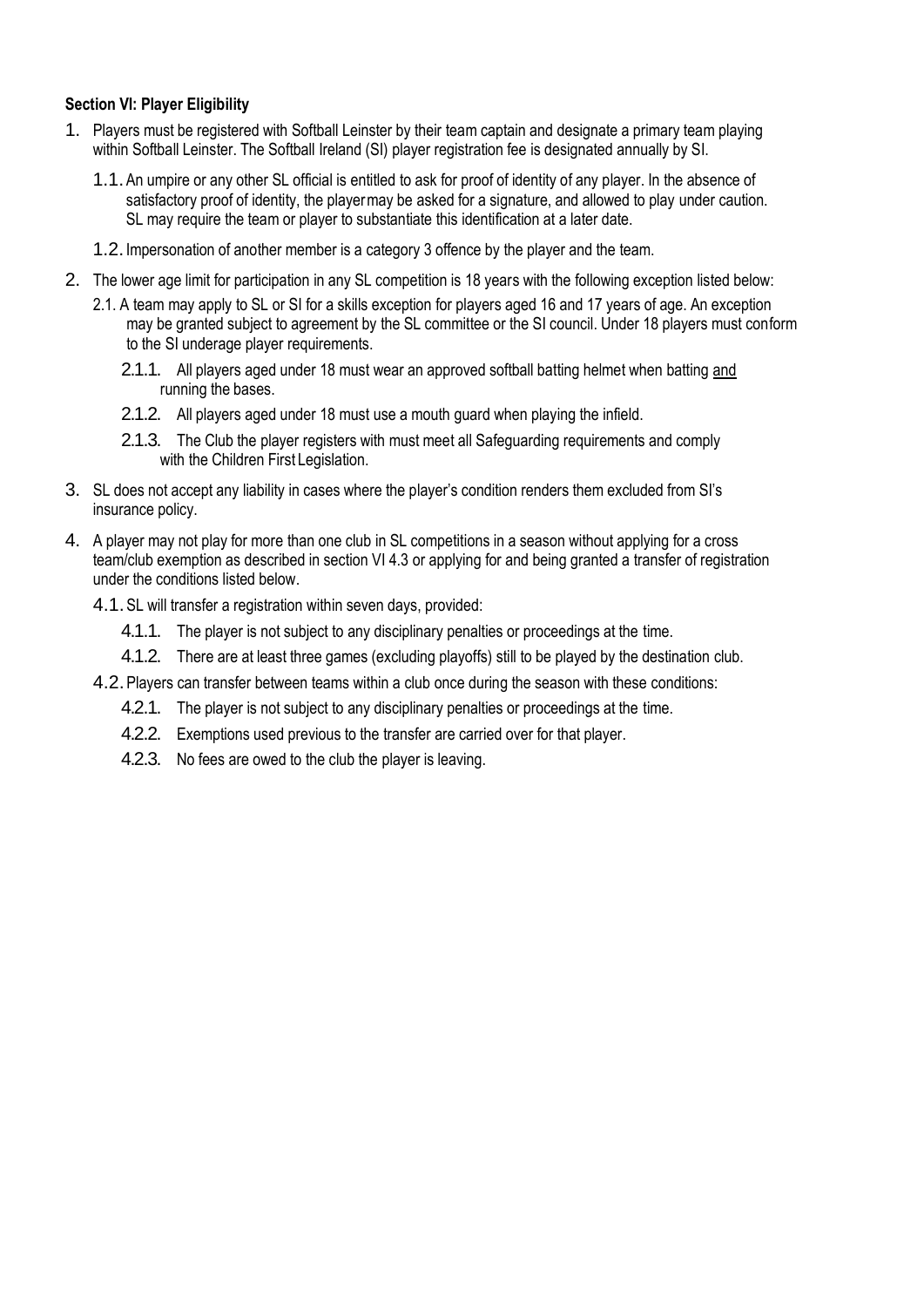## **4.3.EXEMPTIONS.**

- 1..1. Max exemptions per game is either 2 females, or 1 male and 1 female.
- 1..2. An exempted male player can only play catcher, right field or pitcher an exempted female can play any position.
- 1..3. Players may play DOWN 5 times ONLY.
- 1..4. Players may play UP 5 times ONLY.
- 1..5. Males can play UP in the PREM Division 3 times. On the 3<sup>rd</sup> occasion they are designated as PREM players.
- 1..6. PREM registered males cannot play in Division 3.

## **In line with the SL Exemptions Strategy, PREM teams will be exempted from clauses 1.1, 1.2, 1.3, 1.4 for the 2022 season.**

- No exemptions are needed to play on a SL designated All Star Team.
- Exemptions cannot be obtained to play with the WBSC extra player rules. Maximum number of starting players when using exemptions is 10.
- Exemptions must be notified to SL [info@softballleinster.ie](mailto:info@softballleinster.ie) before game starts.
- Exemptions **MUST** be noted on teamsheet handed to umpire before the game starts.
- It is not permitted to get an exemption for a player whose primary team is in the Premier league, to play for another team in the Premier league.
- Exemptions used previous to the transfer are carried with the player to his new team regardless of whether the transfer is between teams in their own club or with a new club.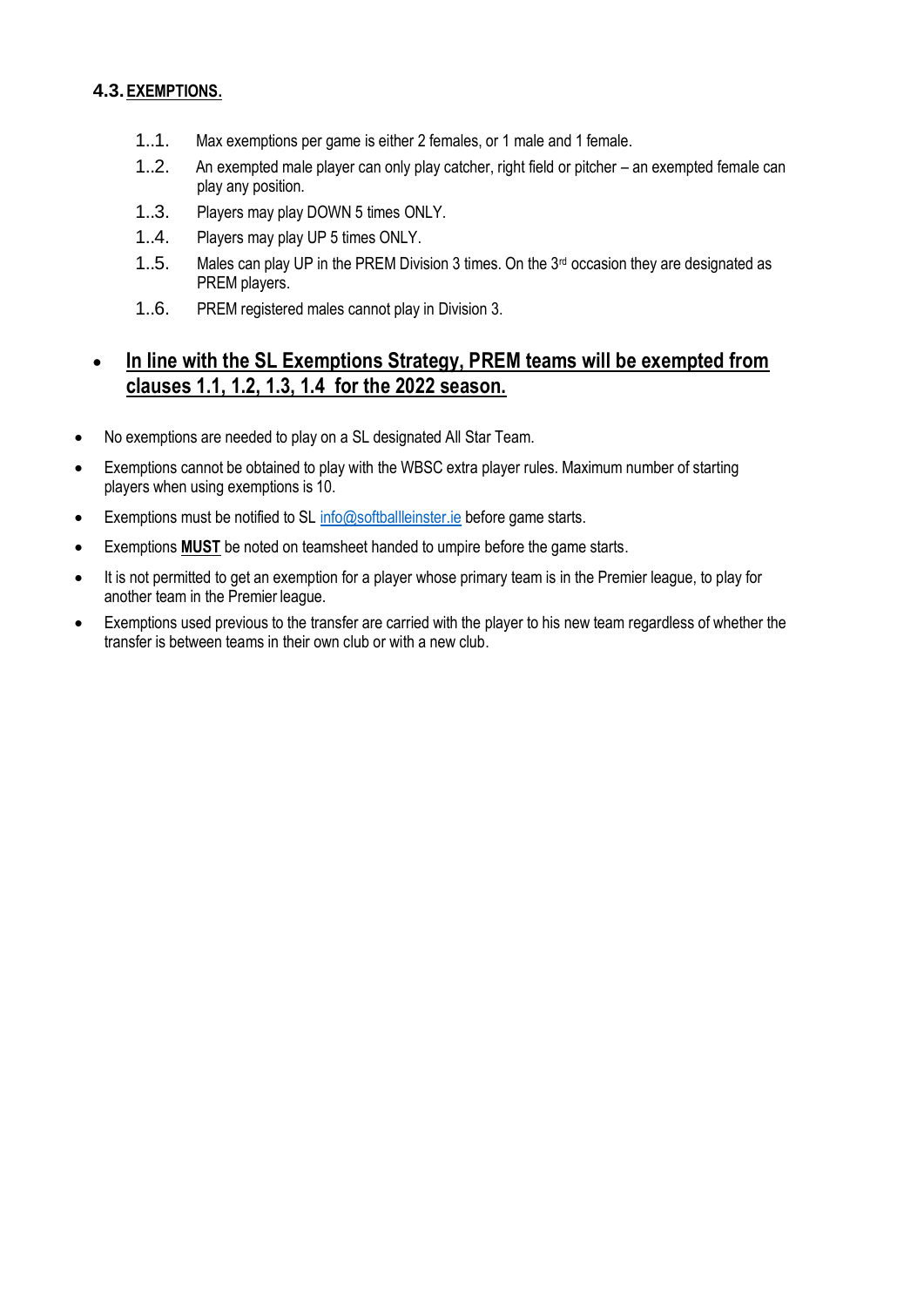#### **Section VII: Fixtures**

- 1. No club may rearrange a fixture without the express consent of SL. This may be by phone, email or text.
- 2. In exceptional circumstances a club may make a written request for postponement. SL has the complete discretion to grant or refuse a postponement and where granted, will reschedule the fixture. All written requests must be submitted to SL. Postponements will only be granted in extreme circumstances, with the following exceptions:
	- 2.1.SL will grant postponements or reschedule games upon written request prior to the 15th of May and no less than 30 days prior to the date the game is scheduled to take place if 2 or more members of the team have been selected to represent Ireland in a playing or coaching capacity and will be away during the time the scheduled game is set to take place. No more than 2 days travel time within Europe and 3 days travel time outside of Europe will be considered.
- 3. Where a field appears unsafe for play and in the absence of an umpire, either club captain can refuse to play and seek retrospective permission for a postponement without incurring a forfeit.
- 4. A game suspended for reason of light, safety or any other reason determined by an umpire (or agreed by the captains in absence of an umpire) will need to be completed. Both teams and umpire should notify SL, letting them know the game was not completed and will need to be scheduled.
- 5. All postponed and suspended games must be concluded by the end of the nearest appropriate free week in the schedule, or two weeks, if there are no free weeks. If both clubs are unable to agree date, SL may set the date of the fixture at its discretion. Failure to play any re-arranged fixture by a date set by SL where reasonable notice was given may result in one or both teams forfeiting the game in accordance with rule VIII.1.

#### **Section VIII: Forfeits/Adverse Weather Conditions**

- 1. A forfeit is awarded against any team that does not have enough registered players available to begin within 20 minutes of the designated start time. A double forfeit applies if both teams are short of players.
	- 1.1.If both teams have at least nine registered and eligible players to commence the game under the shorthanded rule before 20 minutes have elapsed from the designated start time, then the game should begin.
	- 1.2.It is the responsibility solely of the umpire to call a game off due to adverse weather conditions. The umpire will make this decision at the field of play. The only exception is where the ranger or park/pitch keeper has called off the venue. The sequence is; **Park Ranger – Umpires – Team Captains** (in absence of umpire).
	- 1.3.If one team does not have a legal team, and the game is called off by the umpire due to numbers and/or weather conditions, the game is forfeited and the win is awarded to the team with the legal requirement present.
- 2. A Forfeit is not awarded against a team that is unable to continue with the minimum numbers of players due to an injury that happened during that game. However, a seven-nil loss will be awarded.
- 3. A team will forfeit any game where it is found that they have used a player who has not been registered prior to the start of that game.
- 4. In the event of a forfeit, SL will determine who will pay any applicable fees.
- 5. A club found to play a player from another team within their club without an exemption will be in breach of rule Section VI 4.3 and relevant subsections found within that rule, will forfeit all points for all games in which the player(s) breached the same byelaws. The opposing team will be awarded the win and the appropriate points for a win.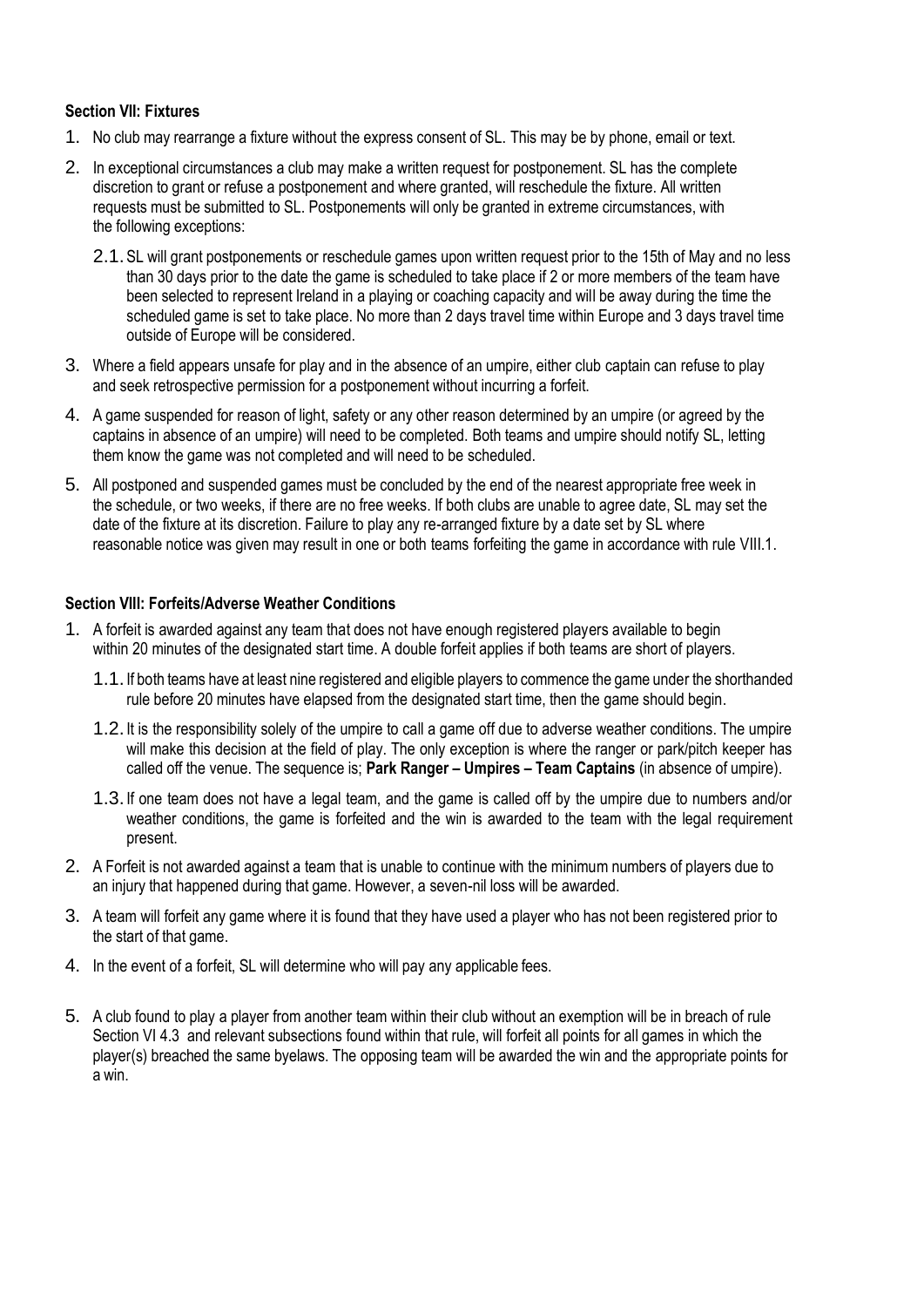## **Section IX: League, Championship & Tournament Structures**

- 1. The structure and any applicable playing rules for SL league matches will be issued to all competing clubs at least 2 weeks before commencement of each season.
- 2. Softball Leinster leagues will be scheduled based on the number of teams entering those leagues. Teams will play an equal number of home and away fixtures, or as close to equal as possible depending on whether there is an even or odd number of games played.
- 3. The home team will be designated according to the schedule as issued by SL and the home team will be listed first.
- 4. In the event of a gap developing in the league schedule due to the non- participation of a team, SL may fill the scheduling gap with interleague matches, All Star team or any other competition it sees fit.
- 5. In the event of a team withdrawing or being expelled from the league, all of their fixtures will be removed from the schedule and any league points gained in fixtures against them will be deducted from the other teams in the division.
- 6. Points for all league games will be 5 points for a win or walkover, 2 for a loss and 0 for a forfeit or conceding a walkover.

6.1. For interleague or non-divisional games teams will not be awarded any points.

7. SL will nominate the highest ranked eligible team(s) in the Softball Leinster Premier Division at the completion of the full league season to represent Softball Leinster at the Softball Ireland National Club Championships (SINCC).

## **Section X: Tied League Standings**

- 1. In the event of teams being tied on number of league points, the following criteria will be applied.
- 2. Tied teams will be ranked in the following order
	- 2.1. First teams will be ranked by the inverse number of walkovers.
	- 2.2.Second, by the results of games amongst the tied teams themselves. Maintaining the points designated for wins, losses and walkovers. (This is creating a new mini table with the tied teams)
	- 2.3. Lastly, if all or some teams are still tied then remaining tied teams will be ranked by their runs conceded record in the games amongst the tied teams; The teams with the lowest runs conceded will be placed ahead of theothers.
- 3. Resolution of any circumstances with regard to a tied league standing not foreseen here will be decided by the Softball Leinster Committee.